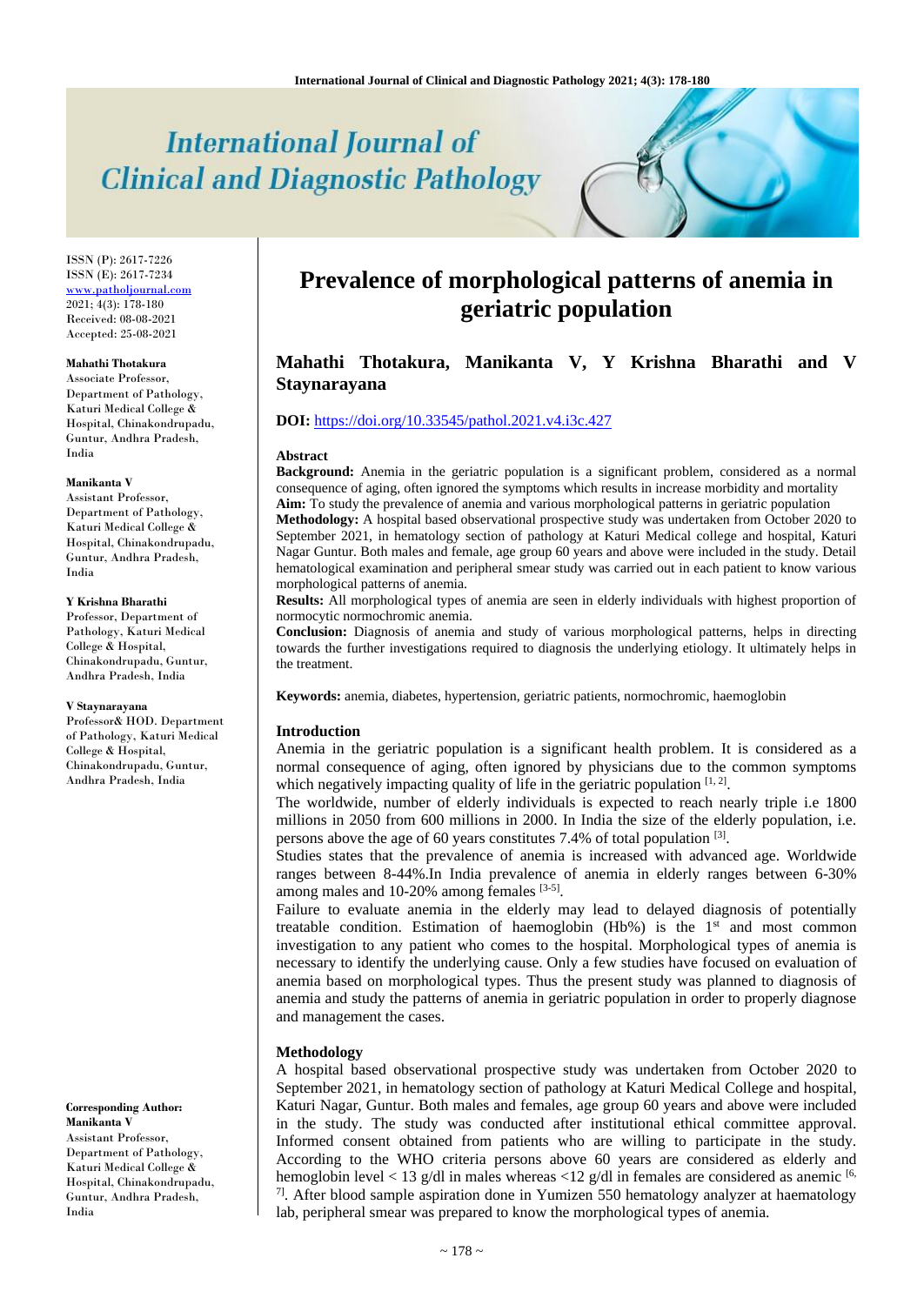Compare RBC indices with peripheral smear examination, morphological types were classified as microcytic anemia when MCV <80 fl, Macrocytic anemia when MCV >100 fl and Normocytic when MCV between 80-100 fl. When MCV was normal RDW between 11%-15% dimorphic anemia was suspected and the same was confirmed with peripheral smear examination.

# **Results**

In the present study geriatric age group above 60 years were taken. Present study age of patients ranged from 60-90 years. Maximum number of patients were males, they constitute 260/500 (52%), where as females constitute 240/500 (48%). The maximum number of cases are in the age group of 60-69 years i.e 260/500 (52%) which includes both male and female. (as shown in table:1)

**Table 1:** Demographic variable in anemic patients

| Age group (years) | <b>Total</b> | Male          | Female      |
|-------------------|--------------|---------------|-------------|
| 60-69             | 60(12%)      | 26 (43.3%)    | 34 (56.7%)  |
| 70-79             | 180(36%)     | $100(55.5\%)$ | 80 (44.5%)  |
| 80-89             | 260 (52%)    | 134 (51.5%)   | 126 (48.5%) |
| Total             | 500 (100%)   | 260 (52%)     | 240 (48%)   |

Out of 623 cases 500 turnout to be anemic. All morphological types of anemia based on peripheral smear<br>examination. Normocytic normochromic being the examination. Normocytic normochromic commonest among all morphological types of anemia which constitutes 30.2% (151/500) followed by normocytic hypochromic 22.8% (114/500), microcytic hypochromic anemia 23.4% 9 117/500), dimorphic anemia 12.4% (62/500), and macrocytic anemia 11.2% (56/500). (As shown in the table 2 and Fig: 1)

**Table 2:** Percentage of distribution of morphological anemia

| Peripheral blood smear findings | <b>Number (Percentage)</b> | <b>Male</b>   | Female       |
|---------------------------------|----------------------------|---------------|--------------|
| Normocytic Normochromic Anemia  | $151(30.2\%)$              | 83(55.0%)     | $68(45.0\%)$ |
| Normocytic Hypochromic Anemia   | $114(22.8\%)$              | $72(63.1\%)$  | 42(36.9%)    |
| Dimorphic Anemia                | $62(12.4\%)$               | 44(71.0%)     | $18(29.0\%)$ |
| Microcytic Hypochromic Anemia   | 117(23.4%)                 | 29(24.7%)     | 88(75.3%)    |
| Macrocytic Anemia               | $56(11.2\%)$               | $32(57.1\%)$  | 24(42.9%)    |
| Total                           | 500 (100%)                 | $260(52.0\%)$ | 240(48.0%)   |



**Fig 1:** Percentage of distribution of morphological anemia

# **Discussion**

Anemia is common problem among older individuals. According to WHO, anemia effect 1 in 7 or 8 of geriatric population [5]. Evaluation of the anemia in elderly population often overlooked due to the misconception as it is a normal consequence of aging process but anemia not necessarily as result of normal aging process  $[2, 3]$ . Anemia is most common problem associated with increased mortality and morbidity in elderly [8].

In the present study the prevalence of anemia in elderly was 52.8%. It is comparable with the prevalence reported by sahin *et al.* (54.9%) <sup>[9]</sup> and Tay and Ong (57.1%) <sup>[10]</sup>. However our results are discordance with results reported by Nakashima *et al.* (29%) <sup>[11]</sup> and Sgnaolin *et al.* (12.8%) <sup>[12]</sup>. The disparity might be due to the difference in population of area studied, where environmental and nutritional factors influence.

The prevalence of anemia is more common among 80 years and above age when compared to 70-79 years and 60-69 years. The present study showed 12% among the total geriatric population are the age group in between 60-69 years, whereas as age group between 70-79 and above 80 are 36% and 52%. The Present study showed a significant difference in the prevalence of anemia among older

individuals, anemia is more prevalent as age advances. Similar results noted by Ferrucci L *et al.* [4] According to WHO the prevalence of anemia among male above 85 years are high.

The present study found that, the prevalence of anemia in males were 52% (260/500) and in females were 48% (240/500). Present study showed the prevalence of anemia was higher in men when compared women. Similar results were reported by different scholars. The difference in the prevalence can be explained by the fact that there is decline in hormone levels i.e estrogen in postmenopusal women and testosterone in elderly men [13-18].

The most common morphological types of anemia in the present study found to be normocytic normochromic 151(30.2%), followed by normocytic hypochromic 114(22.8%), dimorphic anemia 62(12.4%), microcytic hypochromic 117(23.4%) and macrocytic anemia 56(11.2%). Present study showed normocytic normochromic anemia is commonest anemia among all morphological types and macrocytic anemia the least common type. Microcytic hypochromic was more common morphological type of anemias found in women in contrast to other anemia, which are common in men. Similar results were noted by Surabh R. Strivastava *et al.* normocytic normochromic anemia was the most common morphological anemia followed by microcytic hypochromic anemia<sup>[19]</sup>.

# **Conclusion**

Anemia is should not be ignored as normal aging process. It is important to know the various morphological type of anemia. So that we can estimate the extent of problem and identify the underlying cause to treat the condition early, thereby we can reduce mortality and morbidity due to anemia.

#### **References**

1. Bhasin A, Rao MY. Characteristics of anemia in elderly: A hospital based study in south India. Indian